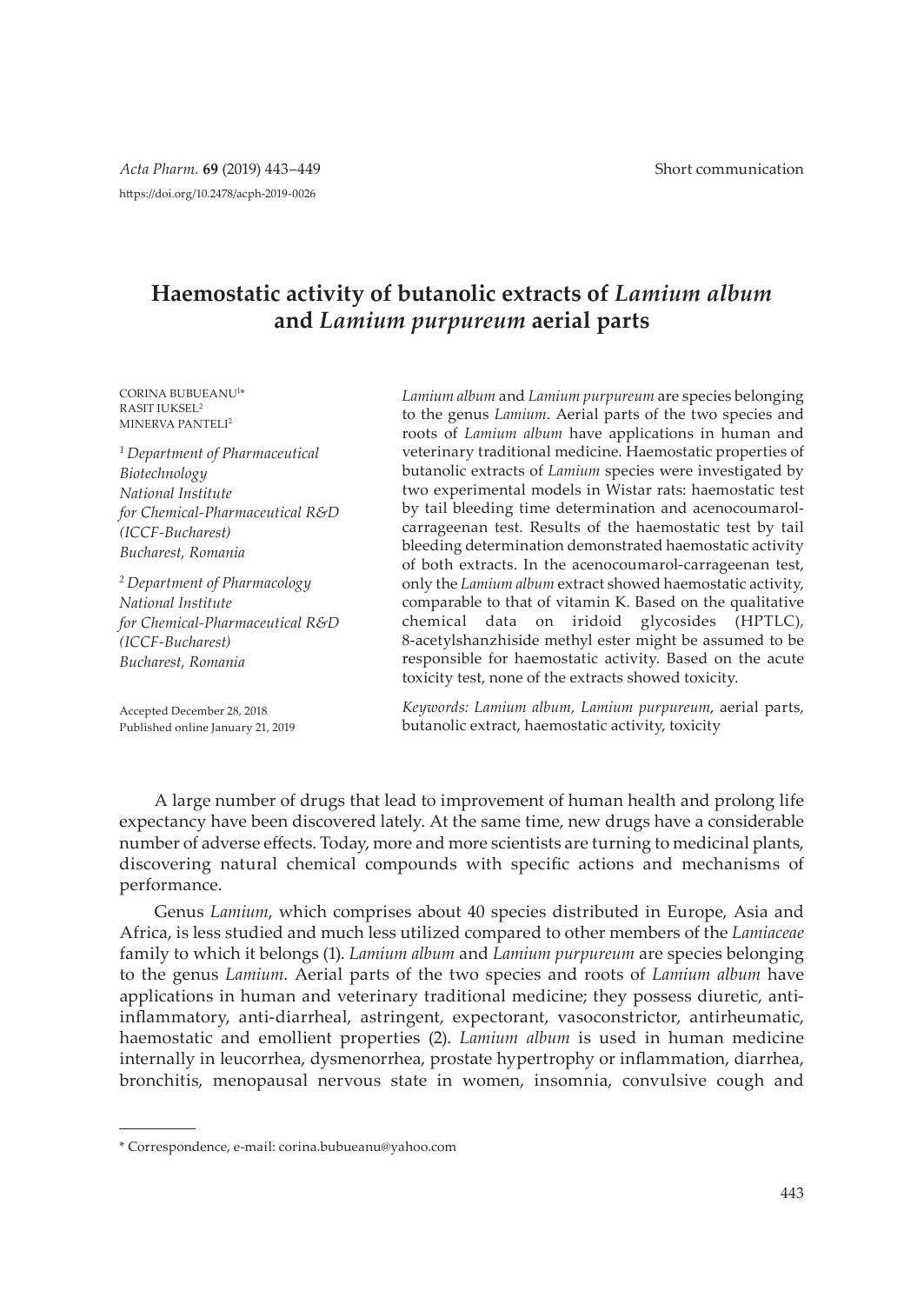externally in abscesses, tumors, varicose veins, ulcers, swellings caused by gout. Aerial parts of *Lamium purpureum* possess antirheumatic, astringent and emollient properties. Empirically, the plant is used to treat epilepsy, rheumatism, abscesses and wounds (2).

As regards chemical composition, literature data indicate the presence of iridoid glycosides as main components (3), as well as benzoxazinoids, polyphenolic compounds, amino acids (4, 5), phenylethanoid and phenylpropanoid glycosides (1), phytoecdysteroids (6) and fatty and volatile oils (7) in both species of the genus *Lamium*. *Lamium album* and *Lamium purpureum* show notable differences in the qualitative and quantitative chemical composition of polyphenolic compounds (9).

In this paper, we present an investigation on the qualitative chemical composition of iridoid glycosides in butanolic extracts from *Lamium album* and *Lamium purpureum* aerial parts and their haemostatic properties, as well as their lack of toxicity.

### EXPERIMENTAL

## *Plant material and extracts*

*Lamium album* L. and *Lamium purpureum* L. aerial parts were obtained from the Fundulea Research Station (Romania) and dried and ground to fine powder. Voucher specimens are deposited in ICCF – Bucharest, Plant Material Storing Room.

Extracts were obtained by extraction with distilled water (pH 9.5 with  $CaCO<sub>3</sub>$  vegetal material/solvent ratio 1:15, *m/V*) in a water bath at 50 °C for 2 hours, under continuous stirring. After filtration, the solution was centrifuged at 3000 rpm for 30 minutes. The resulting solution was concentrated to half its volume, under reduced pressure at 50  $^{\circ}C$ , with a rotary evaporator and extracted 5 times with butanol (water extract/butanol ratio, 1:2, *V/V*). The butanolic solution obtained from liquid-liquid extraction was concentrated under reduced pressure at 50 °C to a thick extract.

### *HPTLC analysis of iridoids*

Qualitative analyses of iridoids were performed according to TLC Atlas – Plant Drug Analyses (10). Butanolic extracts were dissolved in HPLC grade methanol (50 %, *V*/*V*) to obtain a 1 % (*m*/*V*) solution. Reference substances, 8-acetyl shanzhiside methyl ester and shanzhiside methyl ester (PhytoLab, Germany) were also dissolved in methanol to prepare 1 % (*m*/*V*) solutions. Then, 0.8–3 µL of the samples and 0.8–2.8 µL of reference substances were loaded as 10-mm bands onto  $20 \times 10$  cm TLC plates (Silica gel 60F254, CAMAG LINOMAT 5 instrument, Camag, Switzerland). The mobile phase was chloroform/methanol/water (60:40:4) (*V*/*VV*). After development, plates were dried and derivatised with sulphuric acid vanillin reagent at 100 °C. Fingerprints were evaluated in fluorescence mode at 254 nm (after derivatisation) with the aid of WinCats and VideoScan software.

### *Experimental animals*

Wistar rats and NRMI mice of both sexes were provided by the Institute Cantacuzino – Baneasa Branch (Romania) and used in *in vivo* experimental studies. All experiments complied with the regulations issued by FELASA (Federation of European Laboratory Animal Science Associations) and ARSAL (Romanian Association for Laboratory Animal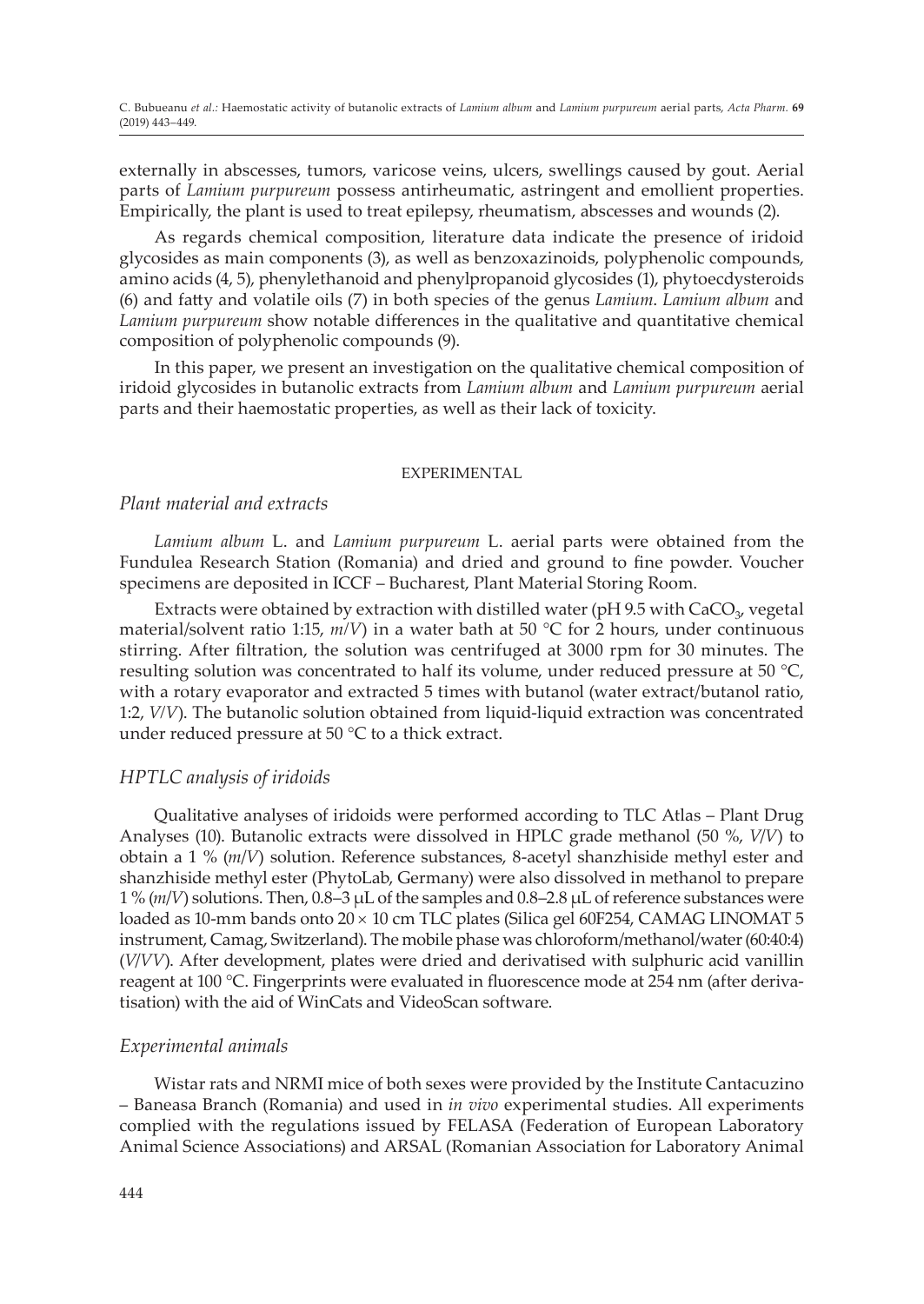Science) and were approved by the ethics committees of the National Institute for Chemical- -Pharmaceutical R&D (ICCF-Bucharest, Romania) for animal experimentation.

Animals were housed under standard environmental conditions, at  $22 \pm 2$  °C, relative humidity 50–60 %, under a 12-h dark-light cycle with free access to water and standard pellet diet. Rats were kept in the experimental facility for 7 days to get acclimated prior to dosing. Animals were deprived of food 12 hours prior to dosing.

### *Acute toxicity test*

Male and female NRMI mice, weighing 18–20 g, were used. Extracts were administered orally by intragastric gavage as a 28 g per 100 mL aqueous suspension (prepared with Tween 80, 2 %) of the test sample in a dose of 7.00 mg  $kg^{-1}$  body mass, in a volume of 0.5 mL per 20 g bm (maximum for the species). After administration of the suspension, the animals were monitored each hour within the first 8 hours, and at least twice a day for 14 days. On the last day of the experiment, the animals were euthanized observing the current rules for necropsy examination.

### *Haemostatic test by tail bleeding time determination*

Male Wistar rats weighing 270–350 g were divided into three groups  $(n = 6)$ . The control group (group 1) received distilled water, while groups 2 and 3 were administered *Lamium purpureum* extract and *Lamium album* extract, resp. The extract was administered orally, by intragastric gavage, as 1 % suspension (prepared with Tween 80, 2 % in distilled water), corresponding to a 50 mg kg–1 bm dose. *Lamium purpureum* extract and *Lamium album* extract suspensions and distilled water were administrated in a volume of 0.5 mL per 100 g bm, once a day for four consecutive days. On the fourth day, the haemostatic activity was evaluated by tail bleeding time determination after applying a scalpel incision onto animal tail. Before the incision, the animals were sedated with diazepam (Terapia SA., Romania) 2.5 mg kg–1 bm administered *i*.*m*. Tail skin was cleaned and disinfected, then an incision of 2 mm depth was made in the proximal region with a sterile scalpel once the timer started. The cut wound was dabbed with filter paper every 15 s until the bleeding stopped. Time from the incision until bleeding stopped was recorded as bleeding time (11).

### *Acenocoumarol carrageenan test*

In this study, Wistar rats of both sexes, weighing 130–180 g, were used. Animals received a single subcutaneous dose of carrageenan (Sigma-Aldrich, USA) into the top of the skull, followed by acenocoumarol (Trombostop 2 mg tablets, Terapia Ranbaxy, Romania) administered orally for 3 days. For each animal with no haemostatic treatment, an extensive haematoma was observed at the carrageenan injection site on day four. Combined administration of an anticoagulant and carrageenan is a suitable means of inducing haemorrhagic necrosis in rats. Animals that received vitamin K before the subcutaneous injection of carageenan followed by acenocoumarol for 3 days had no haematoma at the carrageenan injection site.

Animals were divided into 10 groups (*n* = 12, 6 males and 6 females) for every test sample. On day one, the animals were treated as follows: the positive control group (group 1) was treated with 1.35 mg kg–1 bm vitamin K *per os* (2 mL per 200 g bm); groups 2–5 were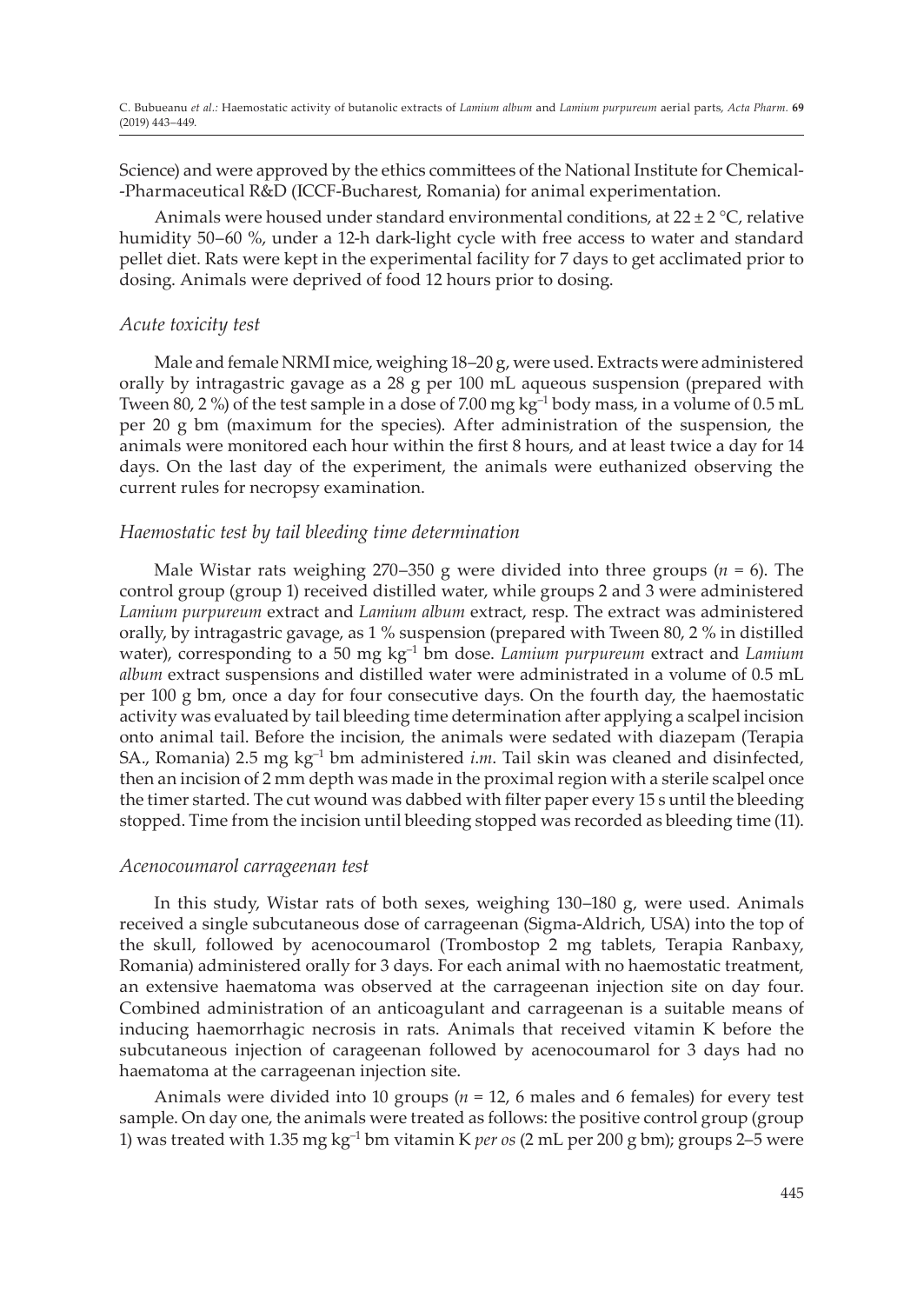treated with 1, 2, 4 and 10 % *Lamium album* extract, resp., (2 mL per 200 g bm); groups 6–9 were treated with 1, 2, and 10 % *Lamium purpureum* extract, resp. (2 mL per 200 g bm); the negative control group (group 10) received distilled water (2 mL per 200 g bm).

On day two, the animals were sedated with diazepam 2.5 mg kg–1 bm administered *i*.*m*. Rats were epilated in the scalp region and then injected subcutaneously with carrageenan 1 %, 0.05 mL per scalp region/animal. On the following 3 days, all animals received acenocoumarol orally,  $0.72$  mg kg<sup>-1</sup> as a daily dose (12). On the fifth day of the experiment, animals were euthanized according to the effective rules (13) and a transverse biretroauricular incision to the bone structures was made. The resulting flap was tractioned posteriorly in order to examine and reveal possible haematoma induced by carrageenan.

A presumptive haematoma prevention index was calculated.

# *Data analysis*

The results were expressed as mean  $\pm$  SD. The data were analysed using Student's *t*-test.

# RESULTS AND DISCUSSION

TLC profiles of the butanolic extracts of *Lamium album* and *Lamium purpureum* are shown in Fig. 1 and compared to reference substances, shanzhiside methyl ester and



Fig. 1. TL chromatograms of butanol extracts of *Lamium purpureum* and *Lamium album* aerial parts.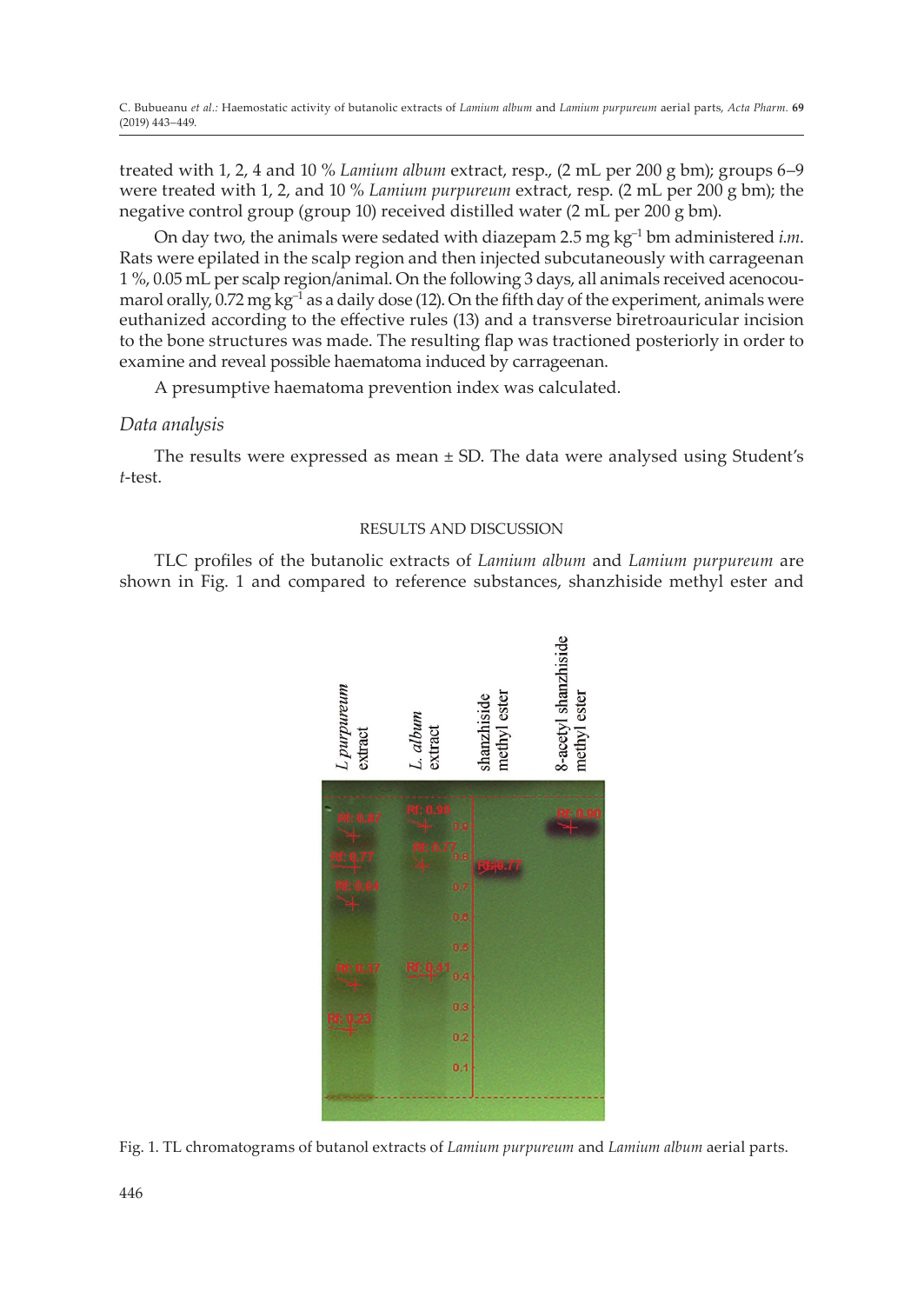

Fig. 2. Comparison between butanol extracts of *Lamium purpureum* and *Lamium album* aerial parts, and a) 8-acetyl shanzhiside methyl ester, and b) shanzhiside methyl ester (reference substance) fingerprints.

8-acetyl shanzhiside methyl ester (Figs. 2a,b). Shanzhiside methyl ester (R<sub>f</sub> ~0.77) and 8-acetyl shanzhiside methyl ester (*R<sub>t</sub>* ~0.90) were preliminarily identified in *Lamium album* extract. In *Lamium purpureum* extracts only shanzhiside methyl ester was detected (Fig. 1).

### *Acute toxicity test*

In the 14 days of the experiment, no signs of toxicity were recorded, nor any changes in spontaneous behaviour or in the appearance of animals. No deaths were recorded either. Macroscopic examination did not reveal any pathological modification of parenchymal organs, serous cavities or abnormal blood distribution. Thus, the tested extracts exerted no toxicity after a single 7.0 mg kg<sup>-1</sup> oral dose.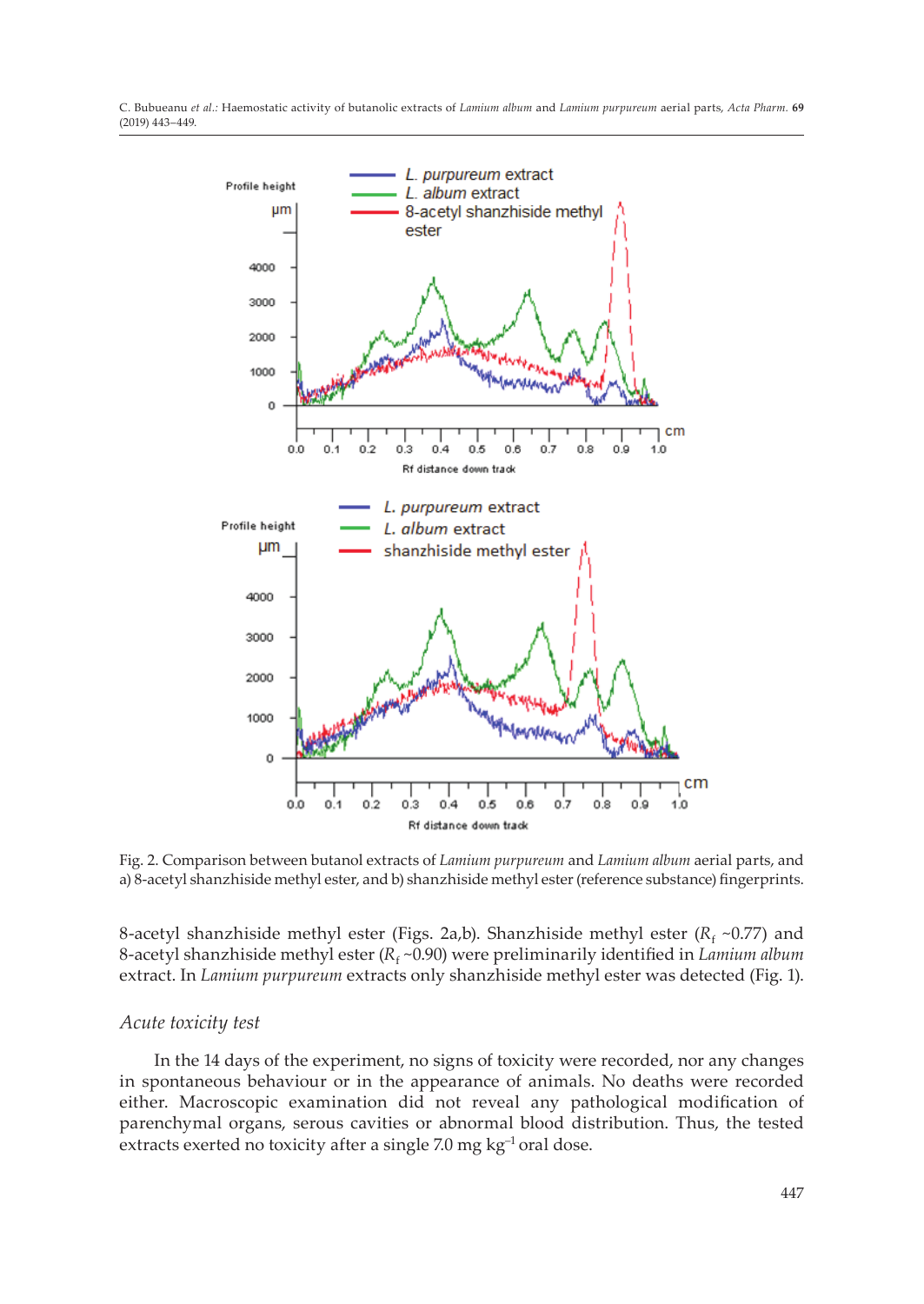# *Haemostatic test by tail bleeding time determination*

Both tested extracts showed a decrease in bleeding time compared to the control (223.3 s): *Lamium album* extract with a medium bleeding time of 71.3 s (32 % of the control) and *Lamium purpureum* extract with 115 s (51 % of the control).

# *Acenocoumarol-carrageenan test*

 In this experiment, performed to reveal the influence of the tested extracts upon a haematoma induced by subcutaneous injection of carrageenan into the top of the rat skull during oral treatment with acenocoumarol, the following was noticed.

Administration of 1.35 mg kg–1 bm vitamin K *per os* before administration of the phlogistic agent (carrageenan) and followed by daily treatment with acenocoumarol for 3 days caused no haematoma at the carrageenan injection site. Preventive action of 10 % *Lamium album* extract was observed. Presumptive haematoma prevention index of 83 % for males and 67 % for females, compared to the preventive activity of vitamin K as 100 %, was calculated.

The present study demonstrates the haemostatic activity of *Lamium album* extract only. Since 8-acetyl shanzshiside methyl ester was detected only in the *Lamium album* extract, it might be assumed as being responsible for this activity. This is in line with the research on *Lamiophlomis rotata* (Benth.) Kudo (LR), a plant species used in Chinese traditional medicine for haemostatic and pain relief effects (14). An extract of this species that contained iridoid glycosides showed satisfactory dose-dependent haemostatic activity, the major compounds of the extract being 8-dehydroxy shanzhiside, phloyoside II, shanzhiside methyl ester, loganin and 8-*O*-acetylshanzhiside methyl ester (by RP-HPLC) (14). Studies of this plant have also shown haemostatic properties of 8-*O*-acetylshanzhiside methyl ester in capillary coagulation tests and eye haemorrhage tests by significantly shortening the clotting time (15).

### **CONCLUSIONS**

The obtained results confirm the traditional use of aerial parts of *Lamium album* for haemostatic activity, which makes it applicable in phytotherapeutic preparations of low/ no toxicity.

*Acknowledgements.* – The results are protected by the patent No. 129065/ 30.12.2013 (Romania).

### **REFERENCES**

- 1. N. Ito, R. Kakuda, Y. Yaoita and M. Kikuchi, Five new phenylethanoid glycosides from the whole plants of *Lamium purpureum* L., *Chem. Pharm. Bull*. **54** (2006) 1705–1708; https://doi.org/10.1248/ cpb.54.1705
- 2 F. N. Yalçın and D. Kaya, Ethnobotany, pharmacology and phytochemistry of the genus *Lamium (Lamiaceae*), *FABAD J. Pharm. Sci*. **31** (2006) 43–52.
- 3 Z. P. Yordanova, M. K. Zhiponova, E. T. Iakimova, M. A. Dimitrova and V. M. Kapchina-Toteva, Revealing the reviving secret of the white dead nettle (Lamium album L.), *Phytochem. Rev*. **13** (2014) 375–389; https://doi.org/10.1007/s11101-014-9356-24